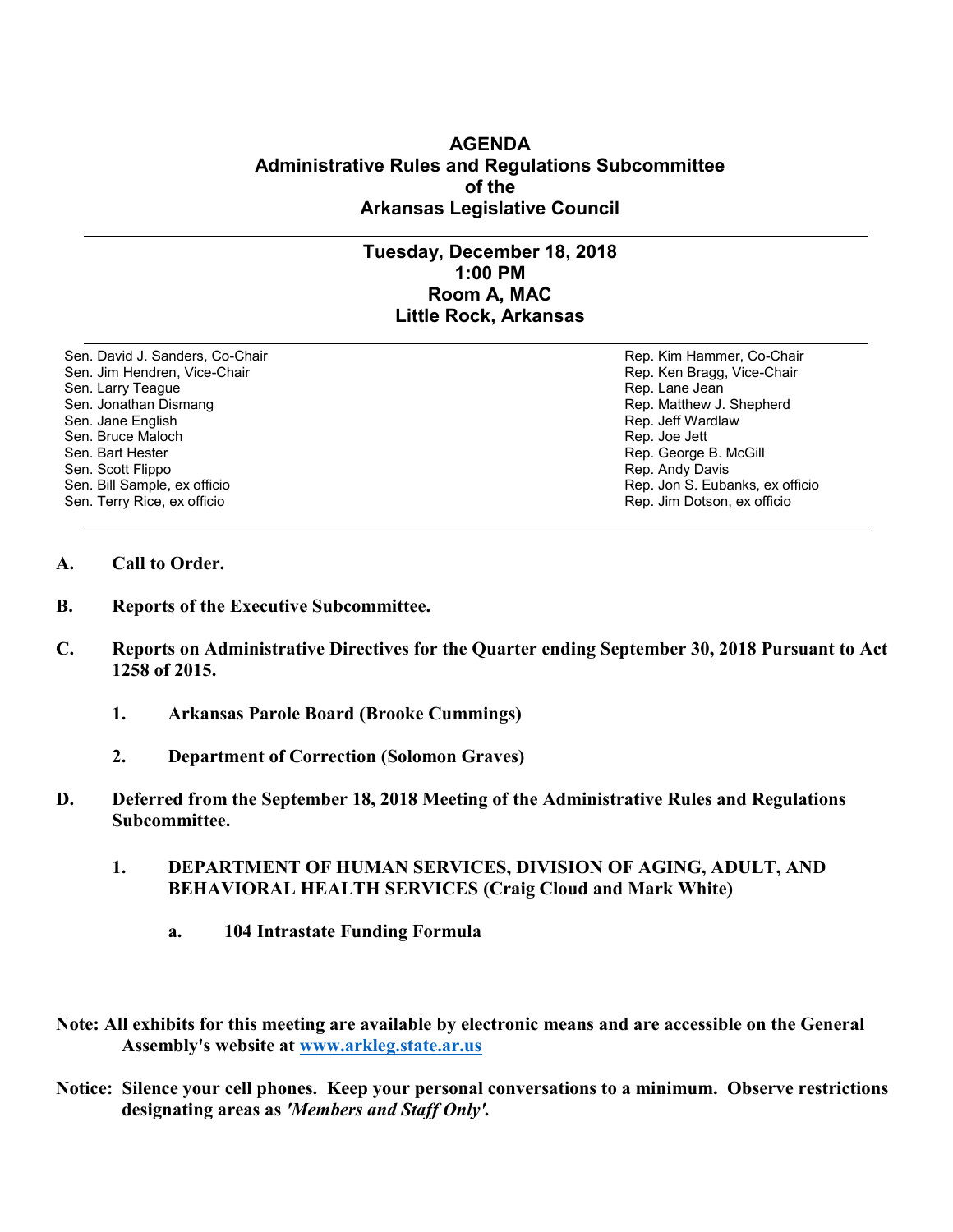- **E. Rules Filed Pursuant to Ark. Code Ann. § 10-3-309.**
	- **1. STATE BOARD OF BARBER EXAMINERS (Michael Wooldridge)**
		- **a. Rules and Regulations for Barbering**
	- **2. CAPITOL ZONING DISTRICT COMMISSION (Boyd Maher)**
		- **a. Relax Certain Sign Regulations**
	- **3. DEPARTMENT OF CAREER EDUCATION, ARKANSAS REHABILITATION SERVICES (Carl Daughtery, Charles Lyford, Alan McClain, and )**
		- **a. ARS Field Services Policy and Procedure Manual**
	- **4. DEPARTMENT OF EDUCATION (Courtney Salas-Ford, item a; and Mary Claire Hyatt, item b)**
		- **a. Consolidation and Annexation of School Districts**
		- **b. Calculation Methods for Declining Enrollment and Student Growth Funding for Public School Districts**
	- **5. STATE BOARD OF FINANCE (Ed Garner)**
		- **a. State Treasury Money Management Trust Policy: 2018-2**
		- **b. Arkansas State Treasury Investment Policy: 2018-1**
	- **6. DEPARTMENT OF FINANCE AND ADMINISTRATION, RACING COMMISSION (Byron Freeland and Smokey Campbell)**
		- **a. Thoroughbred Rule 1211 – Requirements for Horse Shoes**
		- **b. Thoroughbred Rule 1216 – Administration of Drugs Prior to Post Time**
		- **c. Thoroughbred Rule 1217 – Administration of Drugs and Testing Procedures**
		- **d. Thoroughbred Rule 1231 – Total Dissolved Carbon Dioxide Testing**
		- **e. Thoroughbred Rule 1233 – Trainer Responsibilities**
		- **f. Thoroughbred Rule 1245 – Disqualification of Horse for Fraudulent Practice**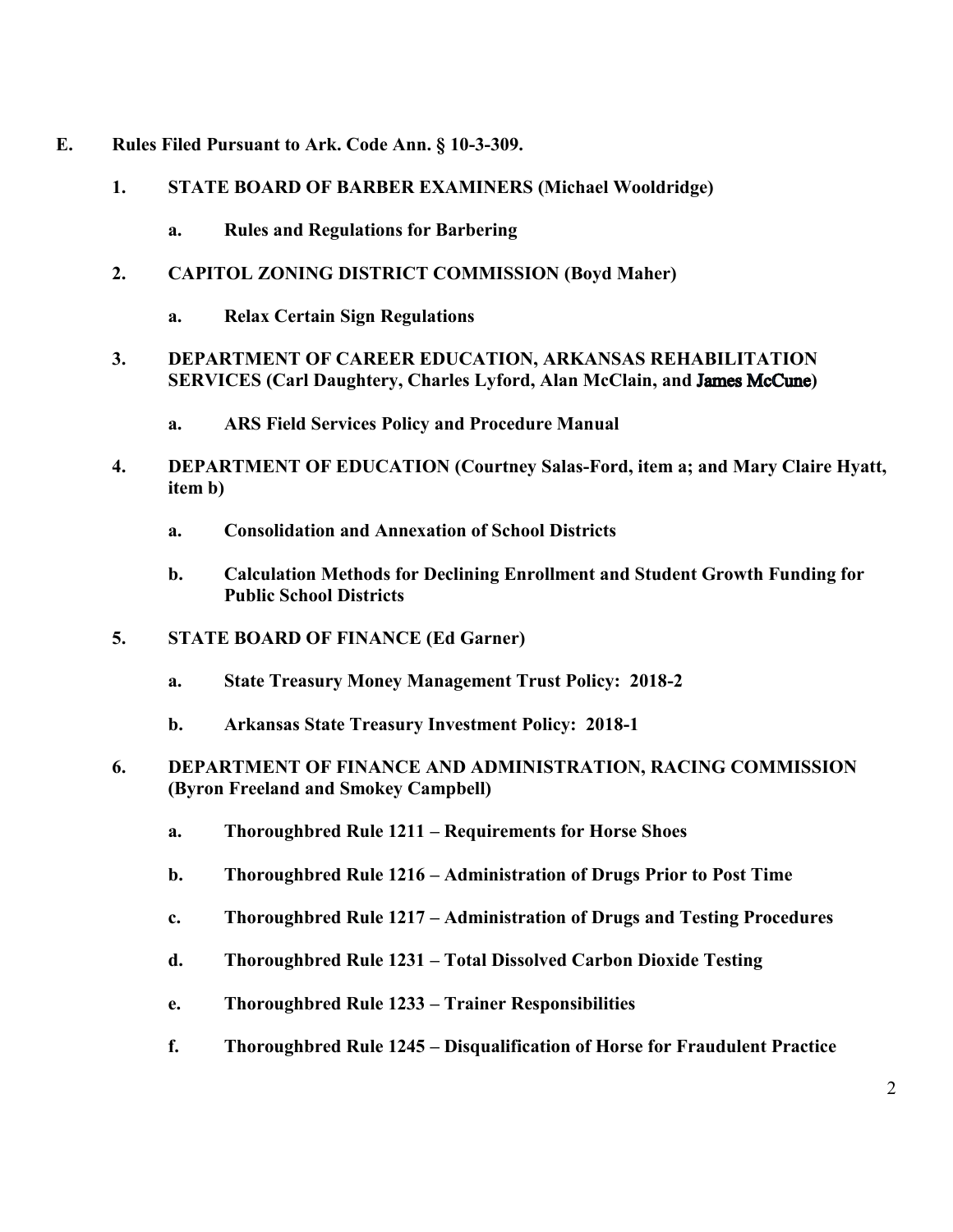- **g. Thoroughbred Rule 1255 – Imposition of Fines (3511).**
- **h. Thoroughbred Rule 1269(f) – Twenty-four Hour Ban**
- **i. Thoroughbred Rule 2094(g) – Authority of Stewards when Investigating Possible Rule Violations**
- **j. Thoroughbred Rule 2094(h) – Appeals from Stewards' Rulings are heard** *de novo*
- **k. Thoroughbred Rule 2094(i) – Stewards List of Poor or Inconsistent Performances by Horses**
- **l. Thoroughbred Rule 2094(j) – Stewards List for Horses with Issues about Ownership**
- **m. Thoroughbred Rule 2094(k) – Requires Notice to Stewards when an Owner Changes Trainers**
- **n. Thoroughbred Rule 2162 – Jockeys' Attire and Prohibition of Advertising**
- **o. Thoroughbred Rule 2169 – Jockey Mount Fees**
- **p. Thoroughbred Rule 2216 – Submission of Entries**
- **q. Thoroughbred Rule 2281 – Overflow Entries**
- **r. Thoroughbred Rule 2444 - Claiming Procedure when an Original Claim is Ruled Invalid**
- **s. Greyhound Rule 1359 – Amounts of Fines for Rules Violations**
- **t. Greyhound Rule 1362 – Amounts of Fines for Rules Violations**
- **u. Thoroughbred Rule 2069 Amendment – Lowers the Breath or Urine Sample**
- **7. DEPARTMENT OF HEALTH, HEALTH SYSTEMS LICENSING AND REGULATION/COSMETOLOGY AND MASSAGE THERAPY SERVICES (Laura Shue)**
	- **a. Rules and Regulations for Massage Therapy in Arkansas**

## **8. DEPARTMENT OF HEALTH, OUTBREAK RESPONSE SECTION (Laura Shue)**

**a. Rules and Regulations Pertaining to Reportable Disease**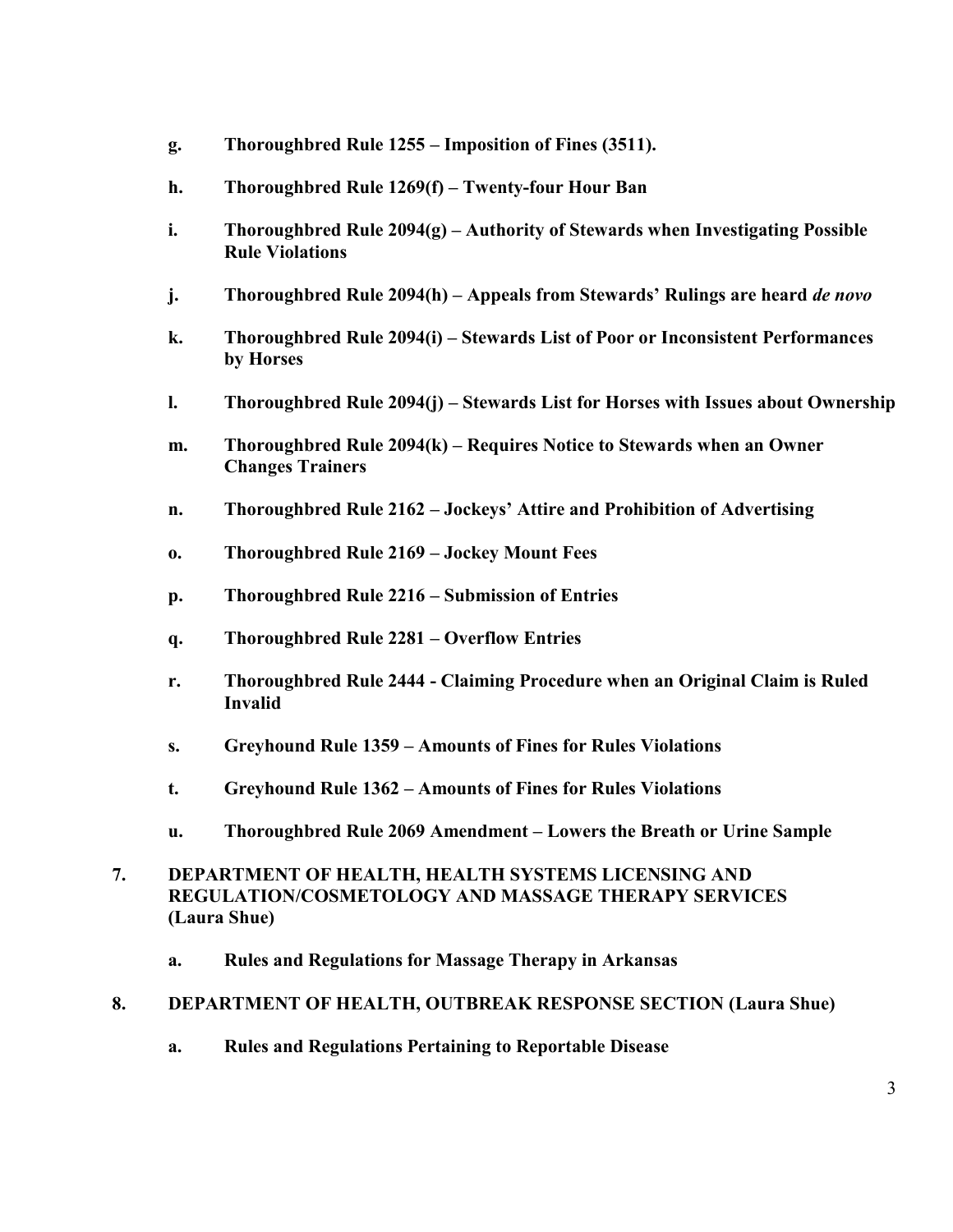- **9. DEPARTMENT OF HUMAN SERVICES, AGING AND ADULT SERVICES AND BEHAVIORAL HEALTH SERVICES, OFFICE OF STATE DRUG DIRECTOR (Kirk Lane)**
	- **a. AADACC Rules of Procedure `**
- **10. DEPARTMENT OF HUMAN SERVICES, CHILDREN AND FAMILY SERVICES (Christin Harper)**
	- **a. Child Maltreatment Investigative Actions and Programs**
- **11. DEPARTMENT OF HUMAN SERVICES, COUNTY OPERATIONS (Larry Crutchfield and Lisa Teague, item a; Mary Franklin, items b and d; Lorie Williams, item c)**
	- **a. Medical Services Policy Manual Sections K-lll – Foster Child Medicaid**
	- **b. SNAP 3000 Work Registration Requirements**
	- **c. Low Income Home Energy Assistance Program (LIHEAP) Plan for the FY 2019**
	- **d. Medical Services Policy H-300 – H-325 Transfer of Resources**
- **12. DEPARTMENT OF HUMAN SERVICES, MEDICAL SERVICES (Tami Harlan, items a and b; Mark White, items c and d; Paula Stone, item e; and Melissa Stone and Paula Stone, item f)**
	- **a. PCMH-1-18 (Patient Centered Medical Home)**
	- **b. Hospice 2-18**
	- **c. Home Health 1-18**
	- **d. ARChoices and Homecare Home and Community-Based Services Waiver, Independent Choices 1-18, Personal Care 1-18, Living Choices Assisted Living 1-18 and Living Choices Assisted Living Home and Community-Based Services Waiver, Program for All-Inclusive Care for the Elderly (PACE) 1-18 and State Plan Amendment #2018-014**
	- **e. 1915(i) Fee-for-Service Adult Behavioral Health Services for Community Independence Manual; State Plan Amendment #2018-16**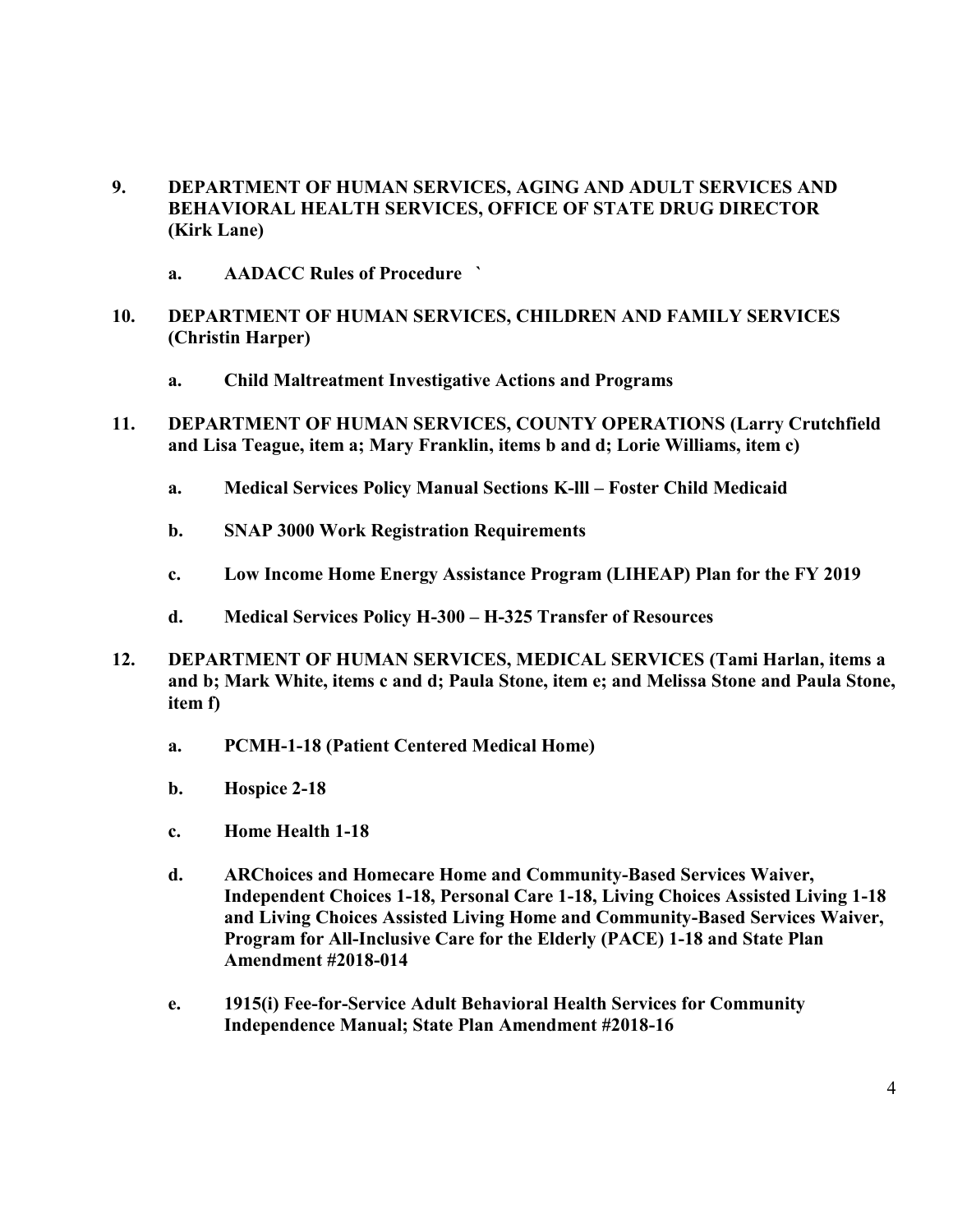- **f. Provider-Led Arkansas Shared Savings Entity (PASSE) Program – 1915(b) and (c) Waivers and 1915(i) SPA #2018-17**
- **13. ARKANSAS INSURANCE DEPARTMENT (Gray Turner and Booth Rand)**
	- **a. Proposed Amended Rule 57: Insurance Department Administrative and Regulator Fees**
- **14. DEPARTMENT OF LABOR, LABOR STANDARDS DIVISION (Denise Oxley)**
	- **a. Rule 010.14 Child Labor Rules**
	- **b. Rules 010.14-311 through -316 Child Labor Rules, The Entertainment Industry**
- **15. STATE BOARD OF PHARMACY (John Kirtley)**
	- **a. Regulation 7 – Drug Products/Prescriptions**
- **16. BOARD OF PODIATRIC MEDICINE (Dr. John Robinette)**
	- **a. Proposed Changes to Arkansas Board of Podiatric Medicine Rules and Regulations**
- **17. COMMISSION FOR ARKANSAS PUBLIC SCHOOL ACADEMIC FACILITIES AND TRANSPORTATION (Taylor Dugan)**
	- **a. Appeals from Division Determinations of the Arkansas Division of Public School Academic Facilities and Transportation**
	- **b. Bonded Debt Assistance**
	- **c. Right of Access to Unused or Underutilized School District Property**
	- **d. The Facilities Master Plan**
- **18. ARKANSAS TOBACCO SETTLEMENT COMMISSION (Matt Gilmore and Dr. John Henderson)**
	- **a. Amendment to Bylaws**

## **19. VETERINARY MEDICAL EXAMINING BOARD (Cara Tharp and Dr. Conley Byrd)**

**a. Prescribing Controlled Substances**